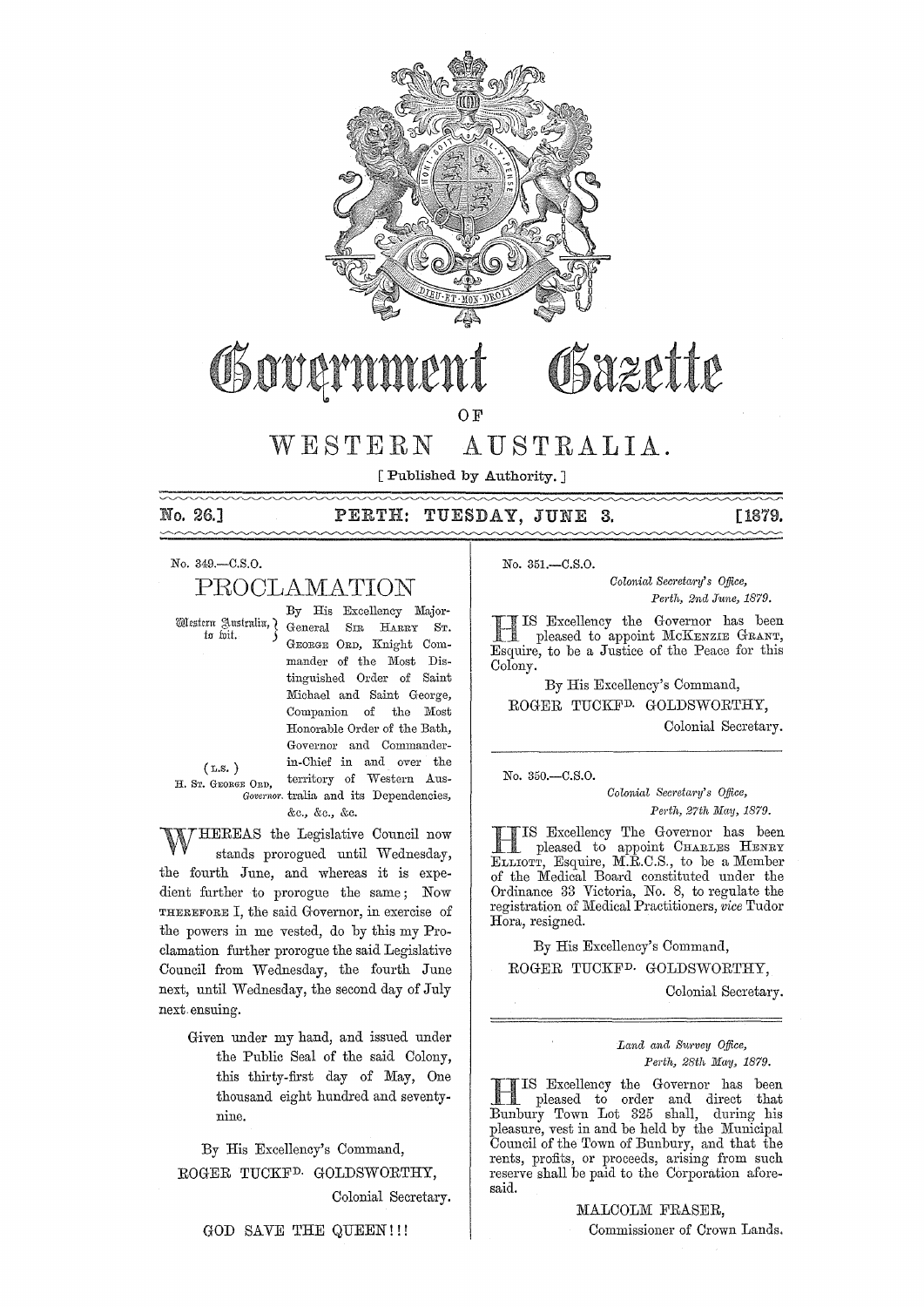## Notice to Postmasters amI the Public.

OTICE is hereby given, for general information, that in order to defray the cost of stationery and manufacture of Post Cards, the following increased charges will be made from and after this date:-

| $\frac{1}{2}d$ . Cards: | $1d.$ Cards:    |
|-------------------------|-----------------|
| 3 for 2d.               | 3 for 4d.       |
| 6 for 4d.               | 6 for 8d.       |
| $9$ for $6d$ .          | $9$ for $11d$ . |
| 12 for 8d.              | 12 for 1s, 3d.  |
|                         |                 |

A HELMICH, Postmaster-General,

and General Superintendent of Telegraphs.

General Post Office, Perth, June 2nd, 1879.  $\{$ 

No. 345.-C.S.0.

*Colonial Secrcta?'y's Office, Perth, 26th May, 1879.* 

Excellency the Governor has been pleased to appoint the following Gentlemen to be Visiting Justices for Rottnest Prison, during the months specified against their<br>respective names :— 1879. 1879.

|                                                    | 1019. 1019. |                   |
|----------------------------------------------------|-------------|-------------------|
| Sir L. S. Leake in                                 |             | May and December  |
|                                                    | 1879. 1880. |                   |
| W. E. Marmion, Esq., M.L.C. June and January       |             |                   |
| G. Shenton, Esq., M.L.C.                           |             | July and February |
| L. W. Clifton, Esq  Aug. and March                 |             |                   |
| J. F. Stone, Esq.   Sept. and April                |             |                   |
| S. Burges, Esq.   Oct. and May                     |             |                   |
| H. C. Prinsep, Esq  Nov. and June                  |             |                   |
| R. C. Loftie, Esq., Police Magis- At their discre- |             |                   |
| trate, Perth                                       |             | tion, and when    |
| J. G. Slade, Esq., Resident (                      |             | specially re-     |
| Magistrate, Fremantle                              |             | quired.           |

By His Excellency's Command,

ROGER TUCKFD. GOLDSWORTHY,

Colonial Secretary.

#### No. 348.-C.S.0.

BY virtue of Her Majesty's additional<br>
Instructions under Her Royal Sign<br>
Manuel to His Foodlyne The Co Manual, to His Excellency The Governor directed, and bearing date the 8th day of April last, His Excellency The Governor has been pleased to appoint, as Members of the Executive Council of the said Colony, the undermentioned Officers:-

- The Honorable ROGER TUCKFIELD GOLDSWORTHY, C.M.G., Colonial Secretary.
- The Honorable HENRY HICRS HOCKING, Attorney General.
- The Honorable EDWARD DOUGLASS HARVEST, a Lieutenant-Colonel in the Army, the Senior<br>Military Officer Commanding Her Majesty's Troops in the said Colony.
- The Honorable MALCOLM FRASER, Surveyor General and Commissioner of Crown Lands for the said Colony.
- The Honorable JAMES HENRY THOMAS, Director of Public Works and Commissioner of Railways for the said Colony; and
- The Honorable GEORGE WALPOLE LEAKE, Crown Solicitor, so long as he shall be discharging the functions of the Office of the said Attorney General.

Dated this 26th day of May, 1879.

By His Excellency's Command, ROGER TUCKFD. GOLDSWORTHY,

Colonial Secretary.

#### Appointment.

(Under the 35th Vict. No. 3.)

TS Honor the Chief Justice has been pleased to appoint John Ferrier Hamilton, of Bank Chambers, Queen Street, Melbourne, Solicitor, a Commissioner to administer Oaths and to take and receive Affidavits, Declarations, &c., to be used in the Supreme Court of Western Australia; also to take acknowledgments of Deeds executed by Married Women.

#### JAMES COWAN,

Master Supreme Court.

Supreme Court Office, } Perth, 29th May, 1879.

#### $Department of Public Works,$

#### *Perth, 12th May, 1879.*

**FITENDERS** (endorsed "Tender for Railway Station,") will be received at this Office until noon of Monday, the 9th June, from persons willing to erect a Railway Station, &c., at Northampton.

Plans and specification may be seen on application at the Office of the Resident Engineer, Champion Bay.

Tenders to state the shortest time in which the work will be performed.

The Government do not bind themselves to accept the lowest or any tender, and will require the guarantee of two responsible persons for the due performance of the Contract.

Forms of Tender may be had on application to the various Resident Magistrates, and at the Public Works' Office, Perth.

No tender will be entertained unless on the prescribed form.

JAS. H. THOMAS,

Commissioner of Railways.

In the matter of "The Railways' Act,

1878," and of certain land intended to be taken and resumed for the purposes of the Eastern Railway.

OTICE is hereby given that a Map or Plan, showing the course to be taken by the Railway, together with a Book of Reference as mentioned in Section 10 of the above Act, giving a list of Owners and Occupiers of Land, and showing the quantity of land required for making the first section of the Railway, has been deposited and can now be inspected at the Office of the Oommissioner of Railways for Western Australia, in Perth, and at the Offices of the Resident Magistrates in Fremantle and Guildford, respectively.

Dated at Perth, this 21st day of April, 1879.

JAS. H. THOMAS, Oommissioner of Railways.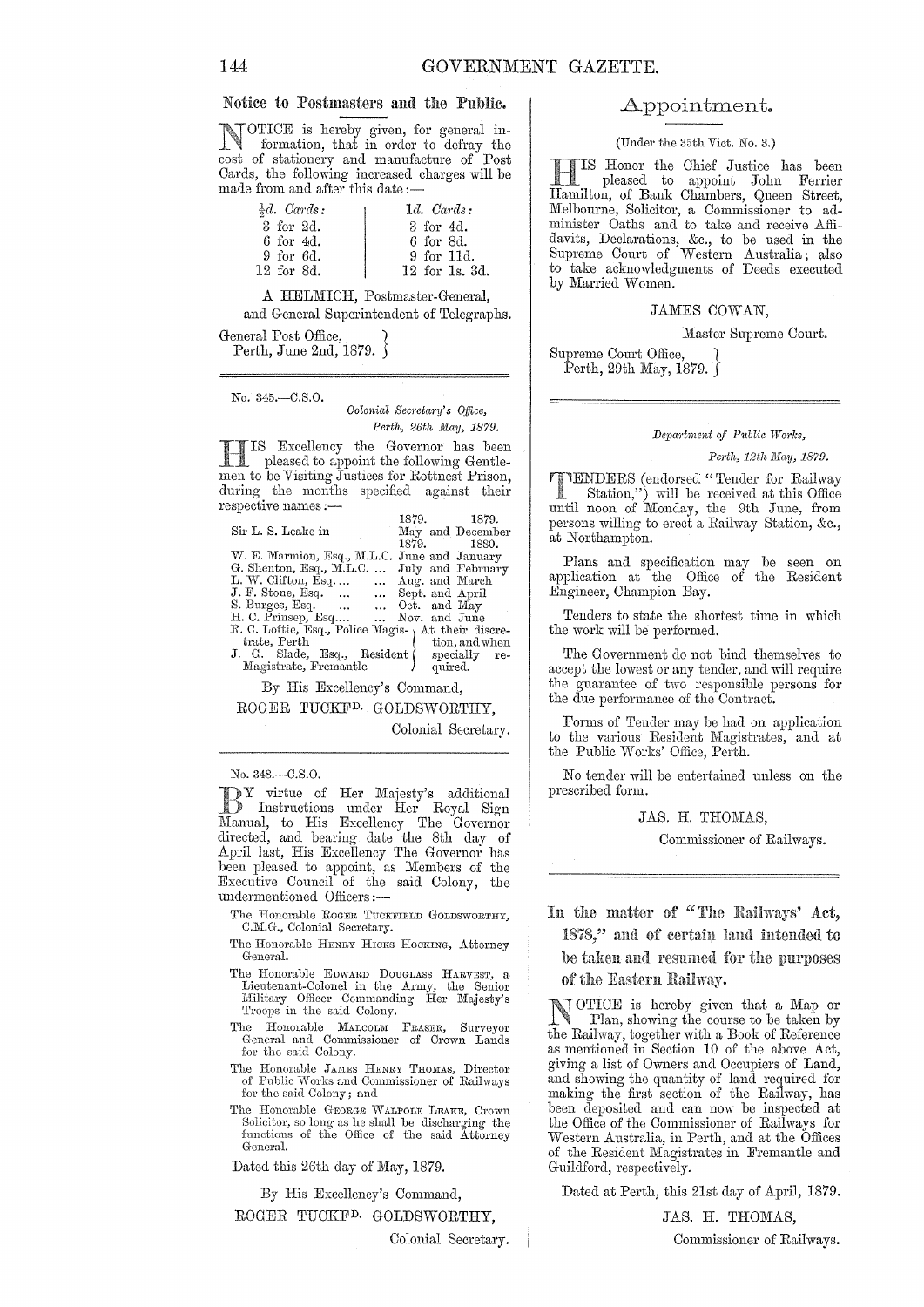## GOVERNMENT GAZETTE. 145

#### vVESTERN AUSTRALIA.

## Mail Time Table during the Month of

# JUNE, 1879.

| FOR THE AUSTRALIAN COLONIES, &c.                                                                                                                                                                                                                                                                                                                                                                                                           |                                                                                                                                                                                                                                                             |                                                                                                                                                                                             |                                                                                                                                                                                                                                                                 |                                                                                                                                                                                                                                                  |                                                                                                                                                                                                                        |                                                                                                                                                                                        |                                                                                                                                                                                                                                                                                                                                     | FOR EUROPE, INDIA,                                                                                                                                                                                                                 |                                                                                                                                                                                                                                   |                                                                                                                                                                                                           |
|--------------------------------------------------------------------------------------------------------------------------------------------------------------------------------------------------------------------------------------------------------------------------------------------------------------------------------------------------------------------------------------------------------------------------------------------|-------------------------------------------------------------------------------------------------------------------------------------------------------------------------------------------------------------------------------------------------------------|---------------------------------------------------------------------------------------------------------------------------------------------------------------------------------------------|-----------------------------------------------------------------------------------------------------------------------------------------------------------------------------------------------------------------------------------------------------------------|--------------------------------------------------------------------------------------------------------------------------------------------------------------------------------------------------------------------------------------------------|------------------------------------------------------------------------------------------------------------------------------------------------------------------------------------------------------------------------|----------------------------------------------------------------------------------------------------------------------------------------------------------------------------------------|-------------------------------------------------------------------------------------------------------------------------------------------------------------------------------------------------------------------------------------------------------------------------------------------------------------------------------------|------------------------------------------------------------------------------------------------------------------------------------------------------------------------------------------------------------------------------------|-----------------------------------------------------------------------------------------------------------------------------------------------------------------------------------------------------------------------------------|-----------------------------------------------------------------------------------------------------------------------------------------------------------------------------------------------------------|
| Per Rob Roy.                                                                                                                                                                                                                                                                                                                                                                                                                               |                                                                                                                                                                                                                                                             |                                                                                                                                                                                             |                                                                                                                                                                                                                                                                 | Overland.                                                                                                                                                                                                                                        |                                                                                                                                                                                                                        | CHINA, &c.<br>Per Rob Roy.*                                                                                                                                                            |                                                                                                                                                                                                                                                                                                                                     |                                                                                                                                                                                                                                    |                                                                                                                                                                                                                                   |                                                                                                                                                                                                           |
| <b>CLOSE AT</b><br>DAY.<br>Perth<br>Monday<br>Fremantle<br>Monday<br>Guildford<br>Monday<br>ا ا<br>York<br>Saturday<br>$\cdots$<br>Northam<br>Saturday<br>ا…<br>Newcastle<br>Saturday<br>!<br>Canning<br>Friday<br><br>$\cdots$<br>Pinjarra<br>Thursday<br>!<br>Bunbury<br>Monday<br>…!<br>Vasse<br>Monday.<br><br>Saturday<br>Victoria Plains<br>Dongarra<br>Thursday<br>$\cdots$<br>Thursday<br>Champion Bay<br>Northampton<br>Wednesdav | DATE.<br>June<br>2<br>2<br>June<br>$\overline{2}$<br>June<br>31<br>May<br>31<br>$_{\rm May}$<br>-31<br>May<br>May<br>30<br>29<br>May<br>$\boldsymbol{2}$<br>June<br>$\boldsymbol{2}$<br>June<br>31<br>May<br>29<br>May<br>29<br>May<br>-28<br>$_{\rm{May}}$ | TIME<br>1 p.m.<br>$2 \text{ p.m.}$<br>8 a.m.<br>3 p.m.<br>1 p.m.<br>$4$ p.m. $\frac{1}{3}$<br>Noon<br>10 p.m. !<br>$9 \overline{p}$ .m.<br>10 p.m.<br>8 p.m.<br>9a.m.<br>$10$ a.m.<br>9a.m. | CLOSE AT<br>Perth<br>Fremantle<br>Guildford<br>$\operatorname{York}$<br>Northam<br>Newcastle<br>Canning<br>!<br>Pinjarra<br>Bunbury<br>Vasse<br>Victoria Plains<br>Dongarra<br>Greenough<br>Bannister<br>William River<br>Arthur River<br>Kojonup<br>Mt: Barker | DAY.<br>Friday<br>ا. ا<br>Friday<br>$\ddotsc$<br>Friday<br>  Wednesday<br>  Wednesday<br>Wednesday<br>Friday<br>Thursday<br>Thursday<br>Wednesday<br>Saturday<br>Thursday<br>Wednesday<br>Saturday<br>Saturday<br>Saturday<br>Saturday<br>Sunday | DATE.<br>June<br>-6<br>June<br>June<br>June<br>4<br>June<br>4<br>June<br>June<br>5<br>June<br>June<br>5<br>$\overline{4}$<br>June<br>May<br>31<br>-29<br>May<br>May<br>28<br>June<br>June<br>June<br>June<br>June<br>8 | TIME<br>4 p.m.<br>2 p.m.<br>8 a.m.<br>$3$ p.m.<br>1 p.m.<br>$4.$ p.m.<br>Noon<br>10 p.m.<br>8 a.m.<br>4 p.m.<br>8 p.m.<br>9a.m.<br>$6$ p.m.<br>4a.m.<br>10 a.m.<br>8 p.m.<br>$10$ a.m. | CLOSE AT<br>Perth<br>Fremantle<br>Guildford<br>أمدد<br>$\operatorname{York}$<br>Northam<br>Newcastle<br>Canning<br>!<br>Pinjarra<br>Bunbury<br>اءء<br>Vasse<br>Victoria Plains<br>Dongarra<br>Greenough<br>Champion Bay<br>[Northampton] Wednesday]<br>3 p.m.   Mt. Barker<br>Kojonup<br>Arthur River<br>William River<br>Bannister | DAY.<br>Monday<br>Monday<br>Monday<br>Saturday<br>Saturday<br>Saturday<br>Friday<br>. 1<br>Thursday<br>Monday<br>Monday<br>Saturday<br>Thursday<br>Thursday<br>Thursday<br>Wednesday<br>Thursday<br>Thursday<br>Thursday<br>Friday | DATE.<br>June 16<br>June 16<br>June 16<br>June 14<br>June 14<br>June 14<br>June 13<br>June 12<br>June 16<br>June 16<br>June 14<br>June 12<br>June 12<br>June 12<br>June 11<br>June 11<br>June 12<br>June 12<br>June 12<br>June 13 | TIME<br>1 p.m.<br>2 p.m.<br>8 a.m.<br>3 p.m.<br>1 p.m.<br>4 p.m.<br>Noon<br>10 p.m.<br>9 p.m.<br>10 p.m.<br>8 p.m.<br>9a.m.<br>9 a.m.<br>2 p.m.<br>9a.m.<br>6 p.m.<br>8 a.m.<br>1 p.m.<br>6 p.m.<br>2a.m. |

For Albany and the Offices on the Road Overland:

| CLOSE AT | DAY.                       | DATE TIME |  |  |  |
|----------|----------------------------|-----------|--|--|--|
| Perth    | Thursday June 19   11 a.m. |           |  |  |  |

|                       | MAILS FROM EUROPE, &c.                  |                    |                                                                                                                               | MAILS FROM COLONIES, &c.                |                    |
|-----------------------|-----------------------------------------|--------------------|-------------------------------------------------------------------------------------------------------------------------------|-----------------------------------------|--------------------|
| Due at K.G.<br>Sound. | Expected to<br>arrive at K.G.<br>Sound. | Expected at G.P.O. | Due at K.G.<br>Sound.                                                                                                         | Expected to<br>arrive at K.G.<br>Sound. | Expected at G.P.O. |
|                       |                                         |                    | Monday, June 16th Wednesday, June 11th Saturday, June 14th   Thursday, June 19th   Wednesday, June 18th   Saturday, June 21st |                                         |                    |

The Correspondence by these Mails will be despatched to District P.Os. for Distribution by first opportunity after receipt. *(See Annual Time Table of 1st January, 1879.)* 

'" The English Mails to be despatched on the 16th June, will be due 111 London *via* Brindisi on July 28th, and *via* Southampton on August 4th.

LETTERS for Registration must be posted one hour before the closing of the Mails.

LATE LETTERS, on payment of a fee of 6d., may be posted half-an-hour after the closing of the Mails.

NEWSPAPERS and Book Packets must be posted one hour before the closing of the Mails, otherwise they will not be forwarded until the next Mail.

#### MONEY ORDERS will be issued as under:

For the Australian Colonies, &c., up to Saturday, May 31st, at 11 a.m. Do. Thursday, June 5th, at 11 a.m. For the United Kingdom, up to Saturday, June 14th, at 11 a.m.